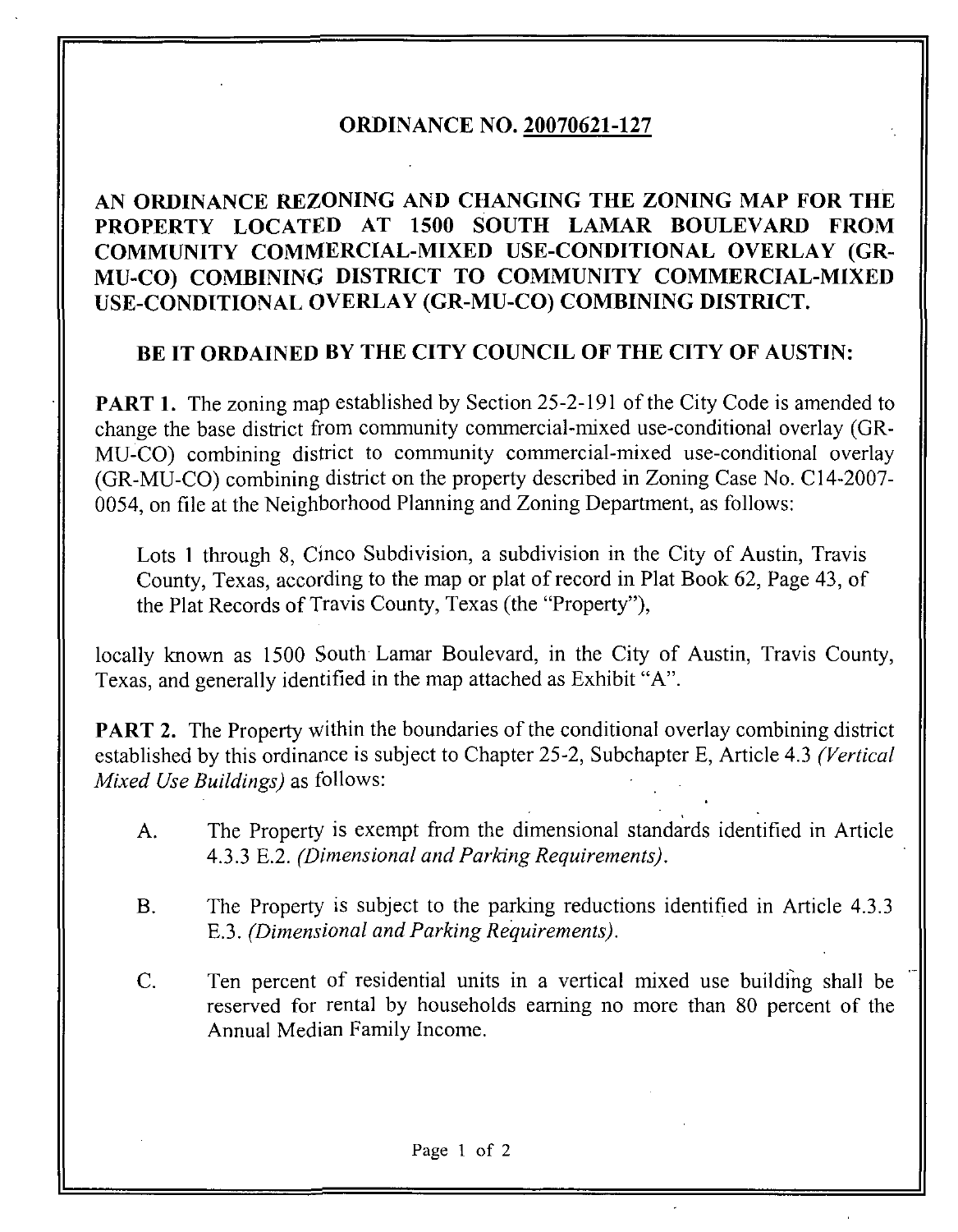**PART 3.** The Property within the boundaries of the conditional overlay combining district established by this ordinance is subject to the following conditions:

The following uses are prohibited uses of the Property:

| Automotive rentals                     |
|----------------------------------------|
| Automotive sales                       |
| Bail bond services                     |
| Drop-off recycling collection facility |
| <b>Funeral services</b>                |
| Outdoor sports and recreation          |
| Service station                        |
| Theater                                |
| Residential treatment                  |

Automotive repair services Automotive washing (of any type) Commercial off-street parking Exterminating services Indoor sports and recreation Pawn shop services Local utility services Telecommunication tower 1

PART 4. Except as specifically restricted under this ordinance, the Property may be developed and used in accordance with the regulations established for the community commercial (GR) base district, "the mixed use (MU) combining district, and other applicable requirements of the City Code.

PART 5. This ordinance takes effect on July 2, 2007.

## PASSED AND APPROVED

§ § June 21 , 2007 Wynn Mayor  $\text{APPROVED} \left( \begin{array}{c} \bigcup_{\text{A}} \bigcup_{\text{A}} \bigcup_{\text{A}} \bigcup_{\text{A}} \bigcap_{\text{A}} \bigcap_{\text{A}} \bigcap_{\text{A}} \bigcap_{\text{A}} \bigcap_{\text{A}} \bigcap_{\text{A}} \bigcap_{\text{A}} \bigcap_{\text{A}} \bigcap_{\text{A}} \bigcap_{\text{A}} \bigcap_{\text{A}} \bigcap_{\text{A}} \bigcap_{\text{A}} \bigcap_{\text{A}} \bigcap_{\text{A}} \bigcap_{\text{A}} \bigcap_{\text{A}} \bigcap_{\text{A}} \bigcap_{\$  $\overline{\chi}$ t . Allan Smith Shirley A. Gentry City Attorney **City** Attorney Page 2 of 2